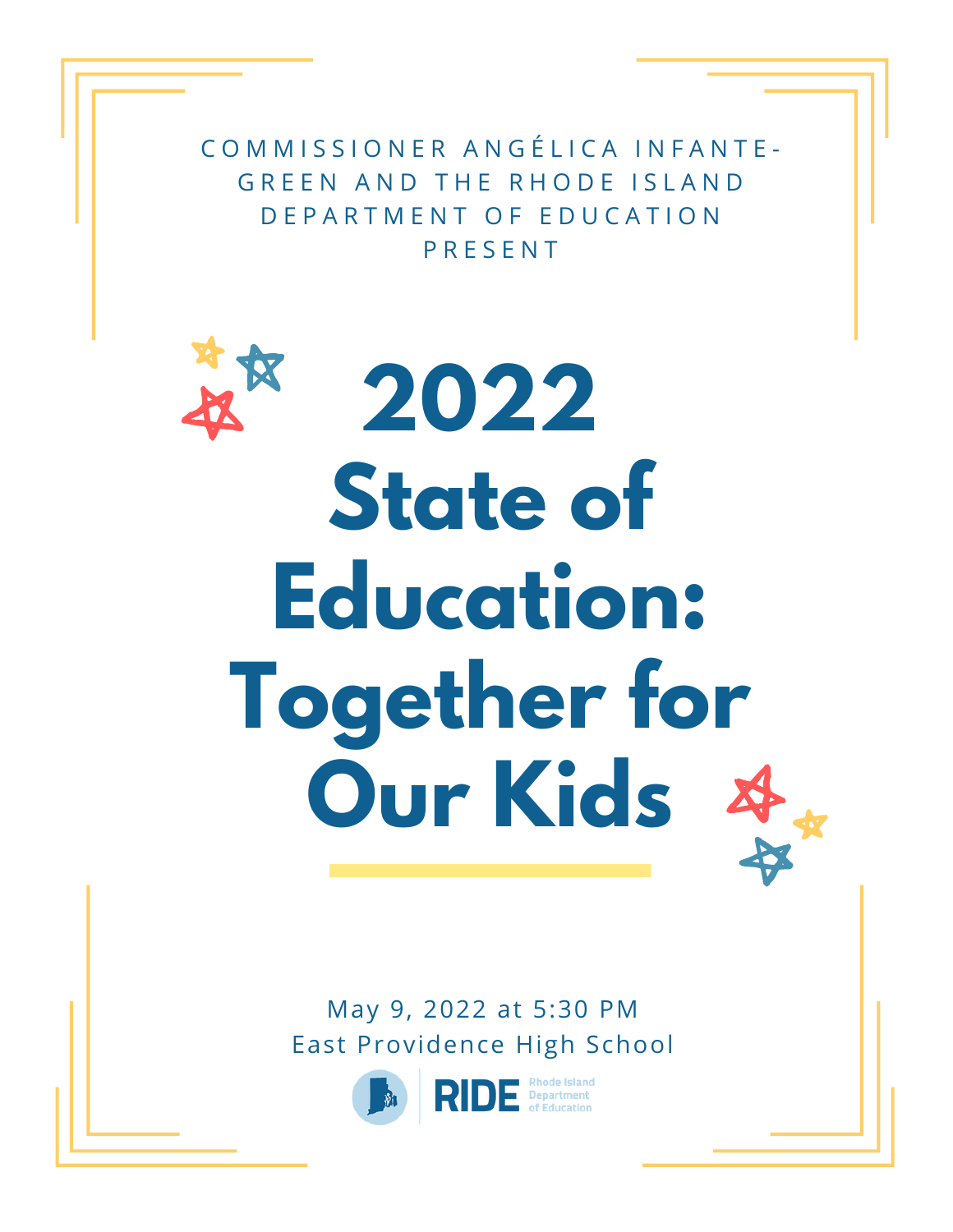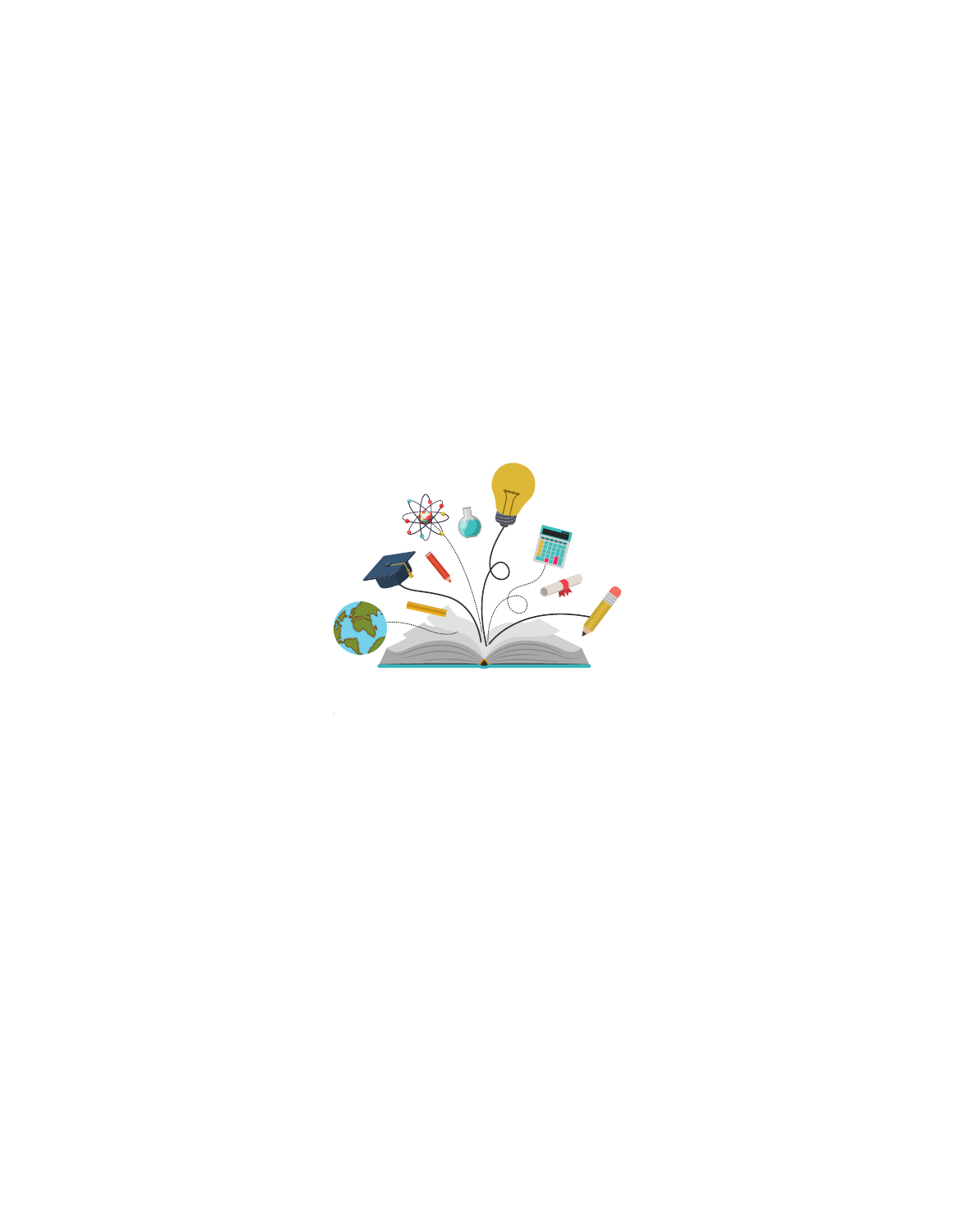### **Dear Rhode Island...** LETTER FROM THE COMMISSIONER

Thank you for joining us this evening for the 2022 State of Education event. Tonight, we gather together to look back on the past year in education and look ahead to how we can go even further for our students in the years to come.

There's no sugar coating the truth: children across the state were deeply impacted by the pandemic. Losing the deep personal connection and socialemotional development associated with in-person learning was a grave blow, and the constant disruptions caused by individual and schoolwide quarantines made continuous learning challenging. We are blessed as a state that Rhode Island's unparalleled educators and school staff gave so much of themselves to keeping students learning as best they could under the circumstances; there's no doubt that without their tremendous efforts, we would be infinitely worse off today.

We knew this would be difficult for everyone, and we went into this year with the expectation that it would be an uphill climb to get our students to where they need to be academically. But as we examined the data from the 2021 assessments, we saw something unexpected. Despite facing harsher headwinds than perhaps any other school year in living memory, some classrooms across the state made forward progress — pinpricks of sunshine peeling back the storm clouds. From Providence to Little Compton, Westerly to Woonsocket, the data showed that dozens of dauntless groups of students and teachers were not only able to weather the storm, but fostered growth under those hostile circumstances.

We cannot ever forget the impact created by COVID-19 or the deep inequities that the pandemic revealed. We are more dedicated now than ever to following the principles of the Learning, Equity & Accelerated Pathways (LEAP) Task Force in order to rebuild an education system that works for every student and family.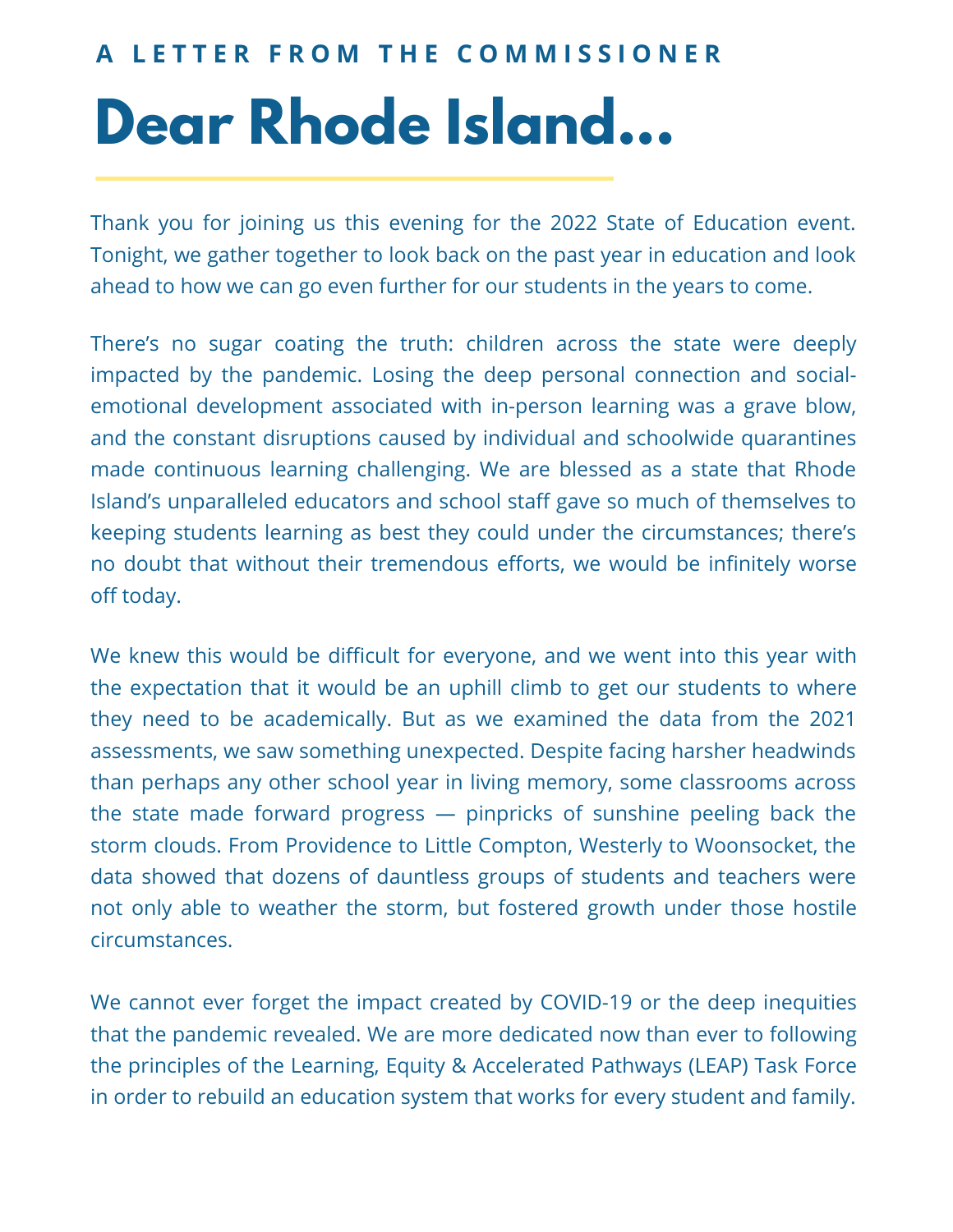### A LETTER FROM THE COMMISSIONER

But that undertaking requires more than just our solemn reflection on the challenges we have faced — it requires in equal measure the joyous celebration of the work of every student, family, educator, and administrator who forged ahead throughout the pandemic as well as the careful study of the techniques they used to succeed.

Tonight is that celebration of progress under pressure. This is the moment for us to come together and give center stage to the heroes of last year, to listen to them closely so that we may learn from their journey. Tonight, you will hear from educators and students from every community and of every specialization about how they drew hope from despair and potential from impossibilities. I hope that you leave here tonight carrying in your heart the stories of your peers and that you, in turn, have a chance to share with all of us what you have gone through and what you have found over the last year.

It wasn't easy — it never is. But in spite of every obstacle before us, we pushed forward. We helped students learn and grow and pushed ourselves to do the same. We built world-class school facilities statewide that will serve students for generations to come. From offering free, high-quality summer learning opportunities for students through the All Course Network (ACN) to expanding professional development, RIDE responded to the challenges and brought students and school staff together - from urban and suburban communities - to learn, grow and thrive. We, in the darkest moment of our collective lives, united to ensure everyone had the emotional support they needed.

Tonight, we celebrate each other's part in that work and take a well-earned breath of rest. Tomorrow, we keep going forward for our kids.

With gratitude and in partnership,

a. lufante

Angélica Infante-Green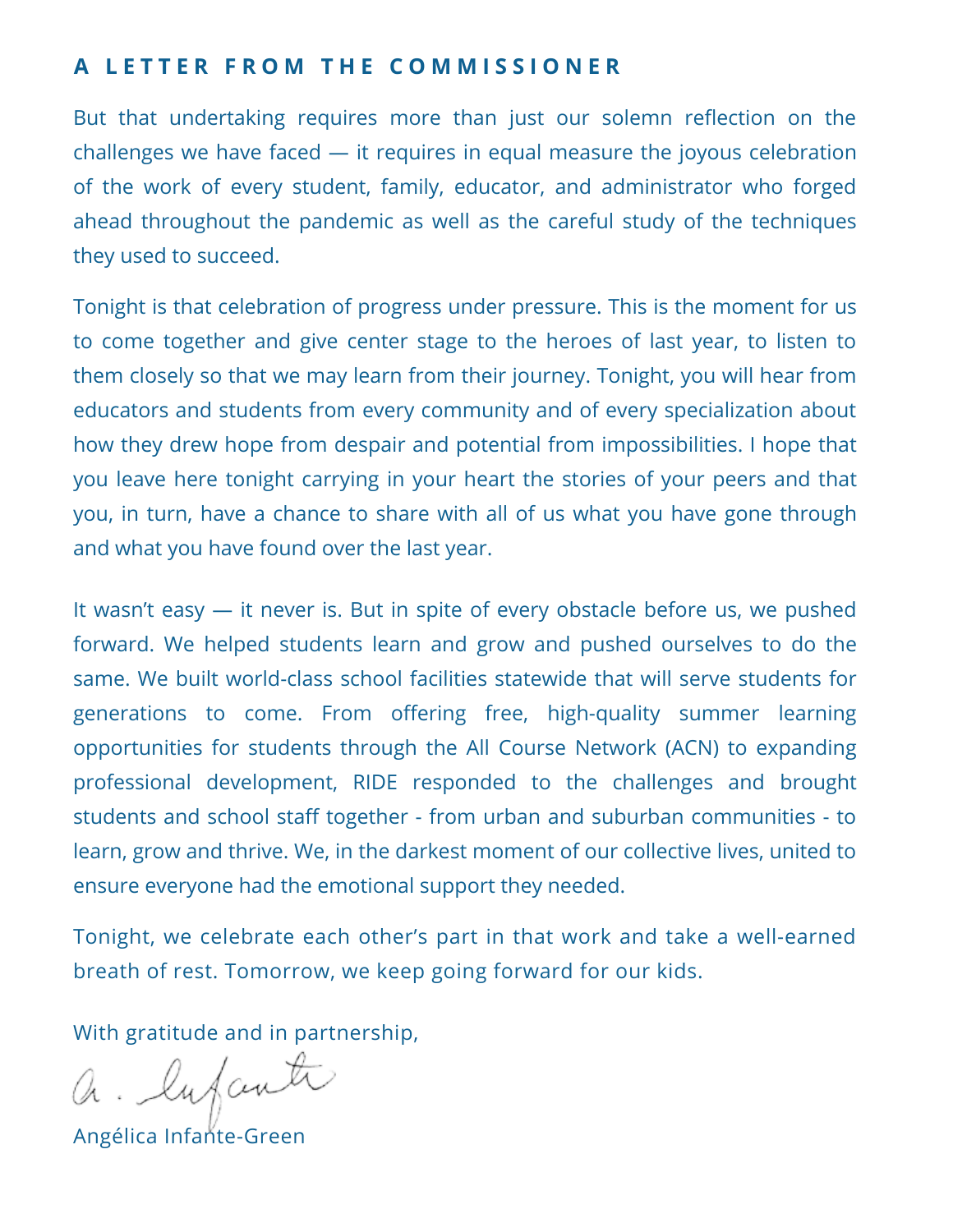#### RHODE ISLAND STATE OF EDUCATION 2022

# **EVENT PROGRAM**

**WELCOME EVENT 5:30-6:25 PM STUDENT COMMONS**

Featuring interactive programming with students, educators and education community members. Refreshments provided by culinary students from Coventry, East Providence & Woonsocket

**WELCOME 6:30 PM AUDITORIUM**

**Kathryn Crowley,** East Providence Public Schools Superintendent

**Bill Black,** East Providence High School Principal

The Honorable **Daniel McKee**, Governor of Rhode Island

**STATE OF EDUCATION ADDRESS 6:40 PM**

**Commissioner Angélica Infante-Green**









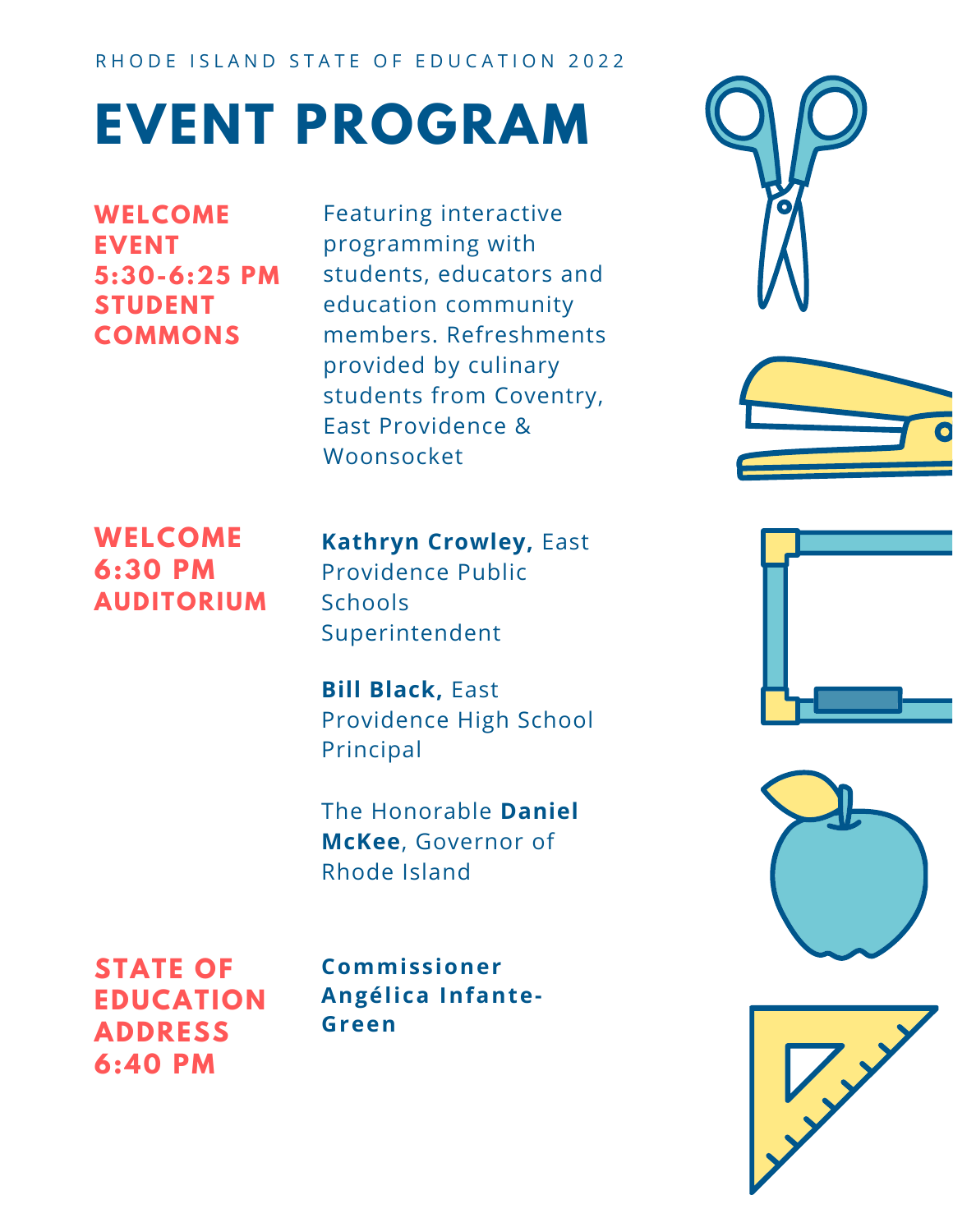**ROUNDTABLE DISCUSSION STUDENT MODERATORS 7:00-7:30 PM**

### **PANELISTS**

**Emily Mitchell,** Westerly High School '23

**Maribel Veiga,** Central Falls High School '23

**Jennifer Efflandt,** Executive Director of Multilingual Learners, Providence Public Schools

**Karen Festa,** Social Emotional Learning Coordinator, Narragansett Public Schools

**Nancie Lawrence,** 2022 Milken Educator Award Winner, Reading Specialist, Steere Farm Elementary School, Burrillville

**James Naughton,** School Counselor, Warwick Veterans Memorial Middle School

**Dr. Pat Page,** Management and Finance Educator, East Greenwich High School

**John Rosenbaum,** 2022 Milken Educator Award Winner, Social Studies Teacher, Segue Institute for Learning

**Susan Votto,** Supervisor, Career and Technical Education, Davies Career and Technical Education Center









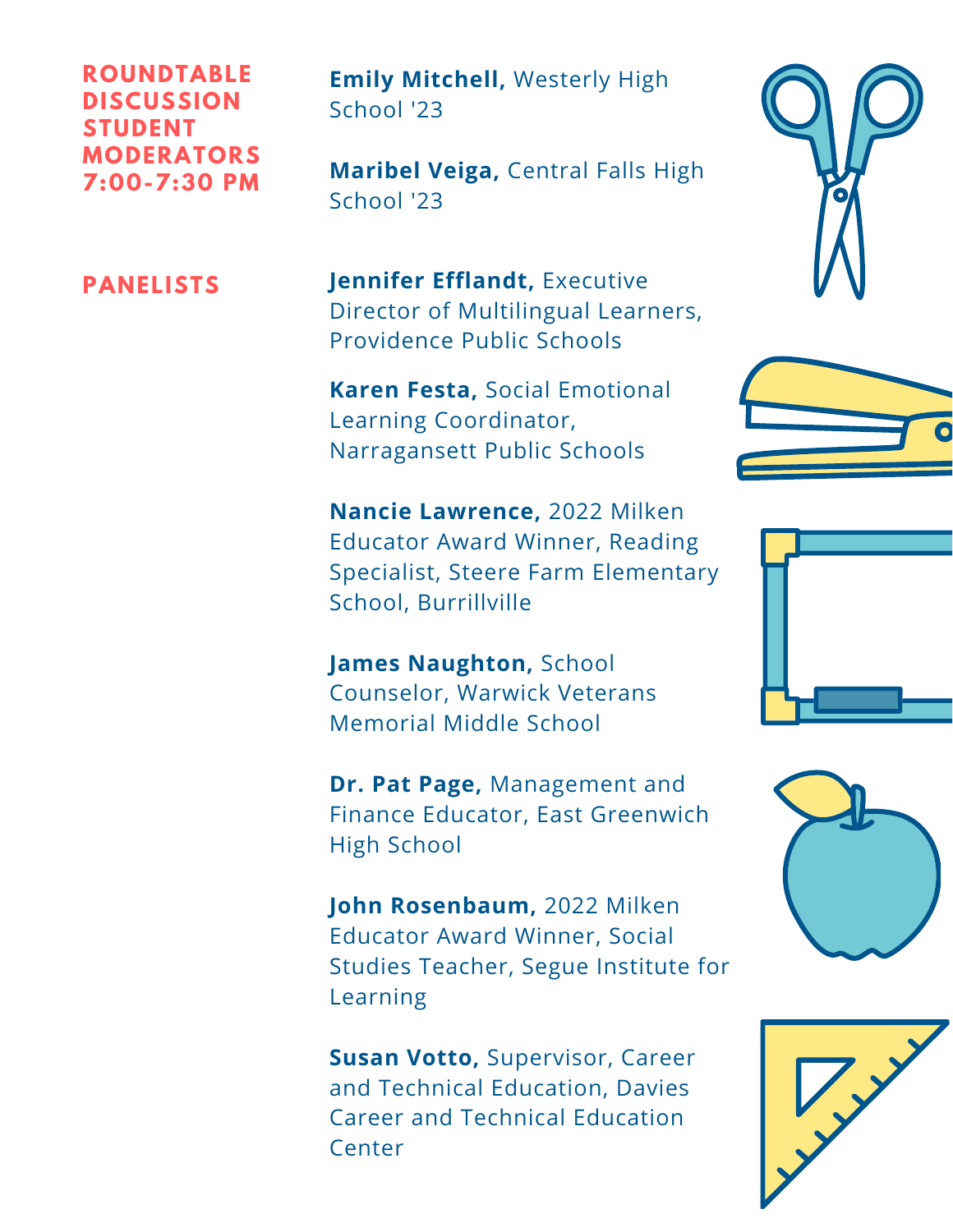# **SPECIAL THANKS TO...**

East Providence Superintendent **Kathy Crowley,** Asst. Superintendent **Dr. Sandra Forand,** Director of Facilities **Anthony Feola,** Principal **Bill Black,** Asst. Principals **Bob Currier** and **Lian Furtado,** and all staff members, educators and students who warmly welcomed in State of Education 2022

Appetizers and desserts provided by: **Coventry High School Career and Tech Center** Culinary Arts students, Chef Instructors **Anthony Marsella** and **Natalie Kehlbeck,** Assistant **Tina Andrews; East Providence High School** Culinary students and instructors Chef **Bill Walker,** Chef **Marie-Claire McKillip** and Technical Assistant Chef **Will Walbank;** and **Woonsocket Area Career and Technical Center** Culinary and Baking Students and their instructors Chef **Paul Jalaf,** Chef **Judith Bik,** and Hospitality Instructor **Monica Rodrigues**

Kindness favors beautifully crafted by: **Carly Davis** and her students at **North Scituate Elementary School, Cathy Davis-Hayes** and her students at **Hamilton Elementary School** in North Kingstown; and **Robin Kasparian** and her students at **Oakland Beach Elementary School** in Warwick

**Providence Career & Technical Academy Graphics** for printing these programs

Our community partners, including **Neil D. Steinberg,** President and CEO of the **Rhode Island Foundation** for his continuous support

Our **RIDE staff** for their dedication, planning and participation in State of **Education** 

Our **teachers, administrators** and **school staff** for their tireless support and service

**Our students for inspiring us every day**